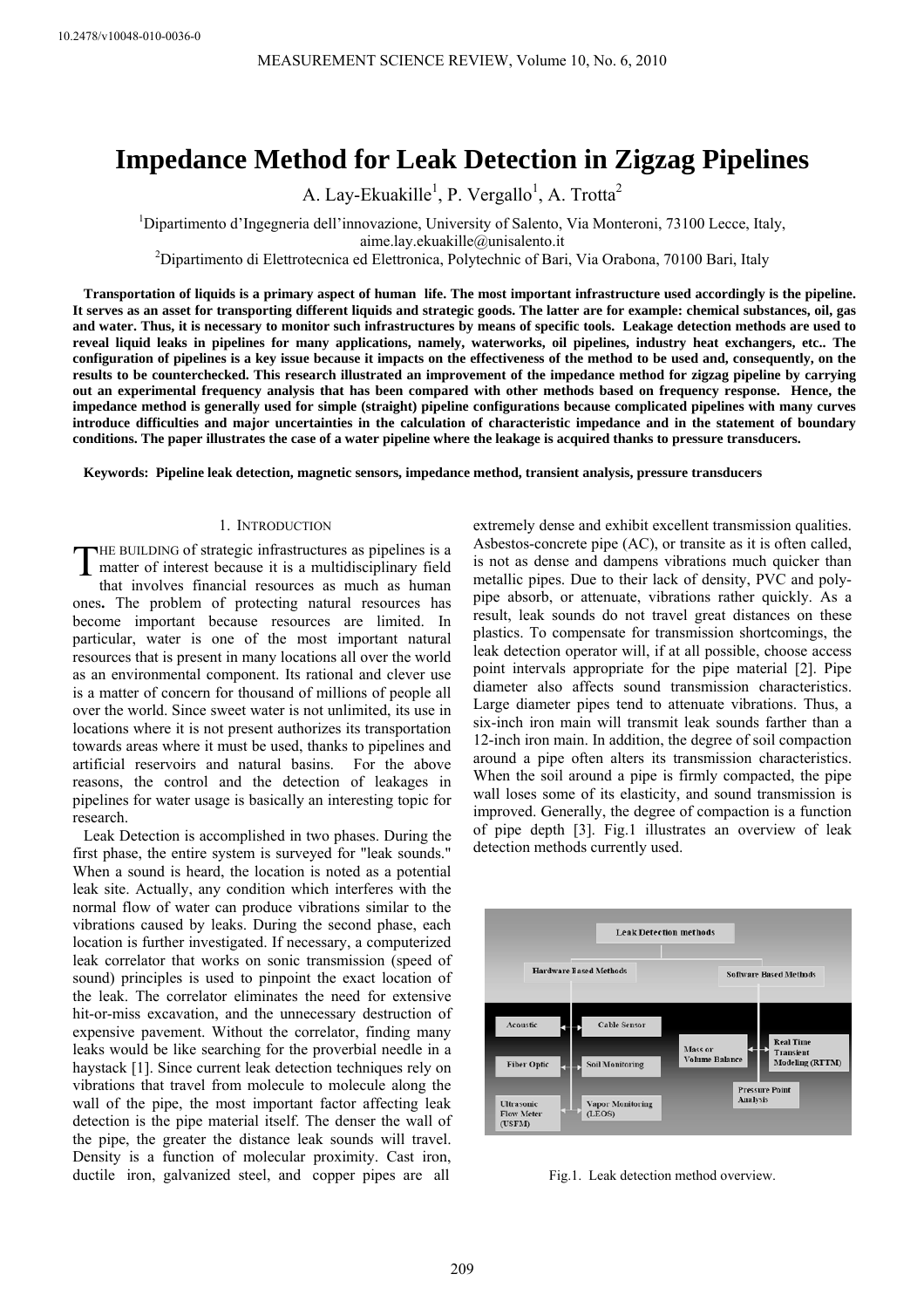#### 2. IMPEDANCE METHOD

The impedance method is generally used for linear pipelines with less curves and bends, that is, straight pipelines. If we want to use an analytical model, we have to point out the motion equations which describe transient onedimensional flow in a cylindrical pipe according to the Hooke law that can be modified from the model implemented by some authors [4]. Applying the conservation laws of mass and momentum yields the following equations of continuity and motion:

$$
\frac{\partial Q}{\partial x} + \frac{gA}{c^2} \frac{\partial H}{\partial t} = 0 \tag{1}
$$

$$
\frac{\partial H}{\partial x} + \frac{1}{gA} \frac{\partial Q}{\partial t} + \frac{\lambda Q|Q|}{2gDA} = 0
$$
 (2)

where *Q* is the fluid discharge,  $H = z + p/\rho g$  is the head, C is the pressure wave celerity,  $\rho$  is the fluid density,  $\lambda$  is the coefficient of friction, A is the cross section area of the pipe, D is the circle pipe diameter, t is the time and *x* is the distance along the pipe. The integration of Eqs. (1) and (2), utilizing the method of characteristics [5], permits to describe the pressure time-history at each computational point as originated by the propagation of positive and negative pressure waves. Following this approach, first of all, we can briefly describe two methods: leak analysis using transients and the impedance method [6].

#### *2.1 Analysis of transients in pipelines*

The method of characteristics is used to transform the system of partial differential (1) and (2) into a system of ordinary differential equations that can be integrated numerically without difficulty. Hence,

$$
dQ \pm \frac{gA}{C} dH + gAJdt = 0, dx = \pm Cdt \qquad (3)
$$

the  $+$  indicates the waves are coming from the upstream while the - stands for the waves coming from downstream.  $J=(\lambda/D)Q(Q)/2gA)$  is the linear head loss by unit of the length of the pipe. Equation (3) determines the evolution of the head pressure and the discharge according to the time and the space. Its solutions constitute the solutions to the original system of (1) and (2). In an experimental pipeline, when the valve is suddenly closed, an abrupt increase in pressure wave is then reflected back by the leak provoking a partial reduction of the incoming pressure wave [7]. Then, the wave is reflected bringing on a negative wave, if for instance a reservoir is connected to the pipe. Analogously, discontinuities in the pipe flow conditions such as leaks, provoke partial reflection of the incoming pressure wave. Thus, through correctly interpreting these head and leak discharge-time histories at the valve section, it is possible to extract information on the leak location.

#### *2.2 Impedance method*

The instantaneous hydraulic impedance line elevation H and the discharge Q are divided into two parts, the average magnitudes and *Q* and the oscillatory  $H = \overline{H} + h$  and  $Q = Q + q$  [8]. The hydraulic impedance *Z(x)* is defined as the ratio of the head fluctuation h to the discharge q. Hence

$$
Z(x) = \frac{h}{q} = \frac{i\gamma C^2}{\omega g A} \frac{C_1 e^{\gamma x} + C_2 e^{-\gamma x}}{C_1 e^{\gamma x} - C_2 e^{-\gamma x}} = -Z_c \frac{C_1 e^{\gamma x} + C_2 e^{-\gamma x}}{C_1 e^{\gamma x} - C_2 e^{-\gamma x}} \tag{4}
$$

having assumed the following:

 $h=H(x)e^{j\omega t}$  and  $q=Q(x)e^{j\omega t}$ , where  $\omega$  is the angular frequency;

 $\gamma = \alpha + i\beta$  is generally referred to as the propagation constant;  $C_1$  and  $C_2$  are the integration constants from *h* and *q*. The characteristic impedance  $Z_c$  is defined by

$$
Z_c = \frac{\gamma C^2}{i\omega g A} = \frac{C^2}{\omega g A} (\beta - i\alpha)
$$
 (5)

Particular boundary conditions of the pipeline must be envisaged in order to assess the integration constants  $C<sub>1</sub>$  and *C2*. The terms used in (3) are the following: *C* as water speed, *g* stands for acceleration of free fall and *A* is the pipe section. If the pipe friction is neglected, the final formulation of the pipe impedance with a leak could be:

$$
|Z_{\rm sx}| = Z_c \left\{ \frac{\left[1 + \tan^2\left(\pi \omega_r l_r / 2\right)\right]^2}{Z_c^2 / Z_L^2} + \left[\tan\left(\pi \omega_r l_r / 2\right)\right]^2 \right\}^{1/2} (6)
$$

The leak position  $l_r$  is calculated from the above relationship by calculating  $Z_L$  for each point where a leak could be detected. The system equation without leaks is given by the following:

$$
|Z_{s2}| = \left\{ Z_c \left\{ \left[ 1 + \tan^2 (\pi \omega_r l_r / 2) \right]^2 + \frac{Z_c^2}{Z_L^2} \left[ \tan (\pi \omega_r l_r / 2) - \tan (\pi \omega_r / 2) \right]^2 \right] \right\} * \qquad (7)
$$
  

$$
\left\{ \left[ -\frac{Z_c}{Z_L} \left[ 1 + \tan^2 (\pi \omega_r l_r / 2) \right] \left[ \tan (\pi \omega_r / 2) - \tan (\pi \omega_r l_r / 2) \right]^2 \right]^2 + \frac{Z_c^2}{Z_L^2} \tan (\pi \omega_r l_r / 2) \left[ \tan (\pi \omega_r l_r / 2) - \tan (\pi \omega_r / 2) \right]^2 \right\}^2 + \tan (\pi \omega_r l_r / 2) \left[ 1 + \tan^2 (\pi \omega_r l_r / 2) \right]^2
$$

### 3. EXPERIMENTAL FACILITY DESCRIPTION

The method has been applied to the hydraulic circuit of Fig.2, used in previous work [9] in order to make a comparison. The length of the circuit is 59 m while the section is 1 inch. The inner part of the pipe is in copper with a plastic sheath. 5 water taps are used to simulate leaks and a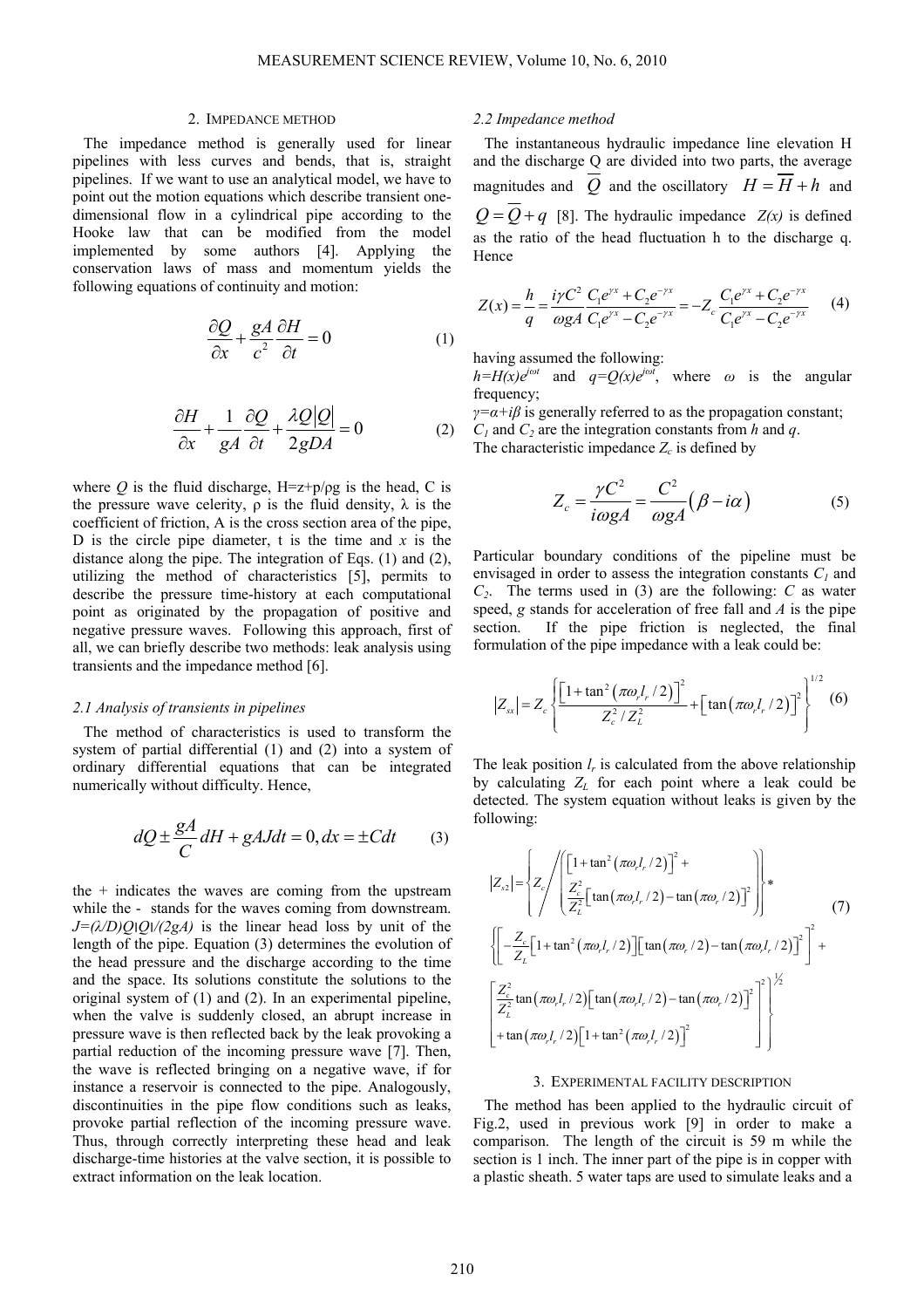series of pressure transducers is located on the zigzag pipeline.

Fig.3 illustrates the signal transmission as a loop departing from the computer across different aforementioned devices and apparatuses and arriving to the same computer. The MATLAB-based interface is connected to the hardware thanks to a RS-232 connection the user utilizes.

The experimental setup includes, as depicted in Fig.4: tank (100 liters); flexible rubber pipe (1 inch); electric pump (Ebara CMA 1.00T, 0.75kW, 3000 rpm, impeller diameter 160 mm); multilayer pipe in copper, coated with a plasticbased sheath, having 11 valves; Gems sensors 2200A pressure transducer (output 4-20 mA 2 wires, supply voltage sensitivity 0.01% FS/Volt, supply voltage 1.5 VDC above span to 35 VDC  $(a)$  6mA); and various other items such as electronic control.



Fig.2. Experimental plant layout.

The electronic card PICPLC16 with the microcontroller has analog inputs, PWM (Pulse Width Modulation) outputs and a RS-232 connection. The successive active lowpass circuit transforms PWM signal into a signal proportional to the duty cycle of PWM.



Fig.3. Experimental plant data architecture.

The water flow variation is accomplished by acting on the pump voltage thanks to micromaster 410 inverter (0.55kW); afterwards, on the above described pressure transducer. The successive differential amplifier allows the transformation of differential voltage coming from the pressure transducer into one amplified signal referred to the system potential GND, where GND stands for ground. The last block illustrates a lowpass circuit with an appropriate gain to

remove noise at high frequencies related to analog input of the microcontroller of the PICPLC16 card. The entire wall mounted pipeline is illustrated in Fig.4.



Fig.4. System mounted on the wall.

## 4. DISCUSSION

The algorithm works as follows: calculating the characteristic impedance of all the pipelines (on 59 m), analyzing the suitable frequency for each location of the water tap, calculating  $Z_L$  and  $Z_{sx}$  for each water tap position, it is possible to determine leak position  $l_r$  thanks to (4). Further explanations are derived from Fig.5. The frequencies are experimentally recovered from plots of Fig. 2 and Fig.3 for each position of presumed leaks by transforming the time domain in frequency one versus pressure. Only the time (then the frequency) that corresponds to a high peak is considered for the impedance method. The procedure is performed by calculating the impedance at the presumed leak as indicated in Fig.6 and Fig.7.



Fig.5. Impedance method procedure.



Fig.6. Opening and closing trend for leak1.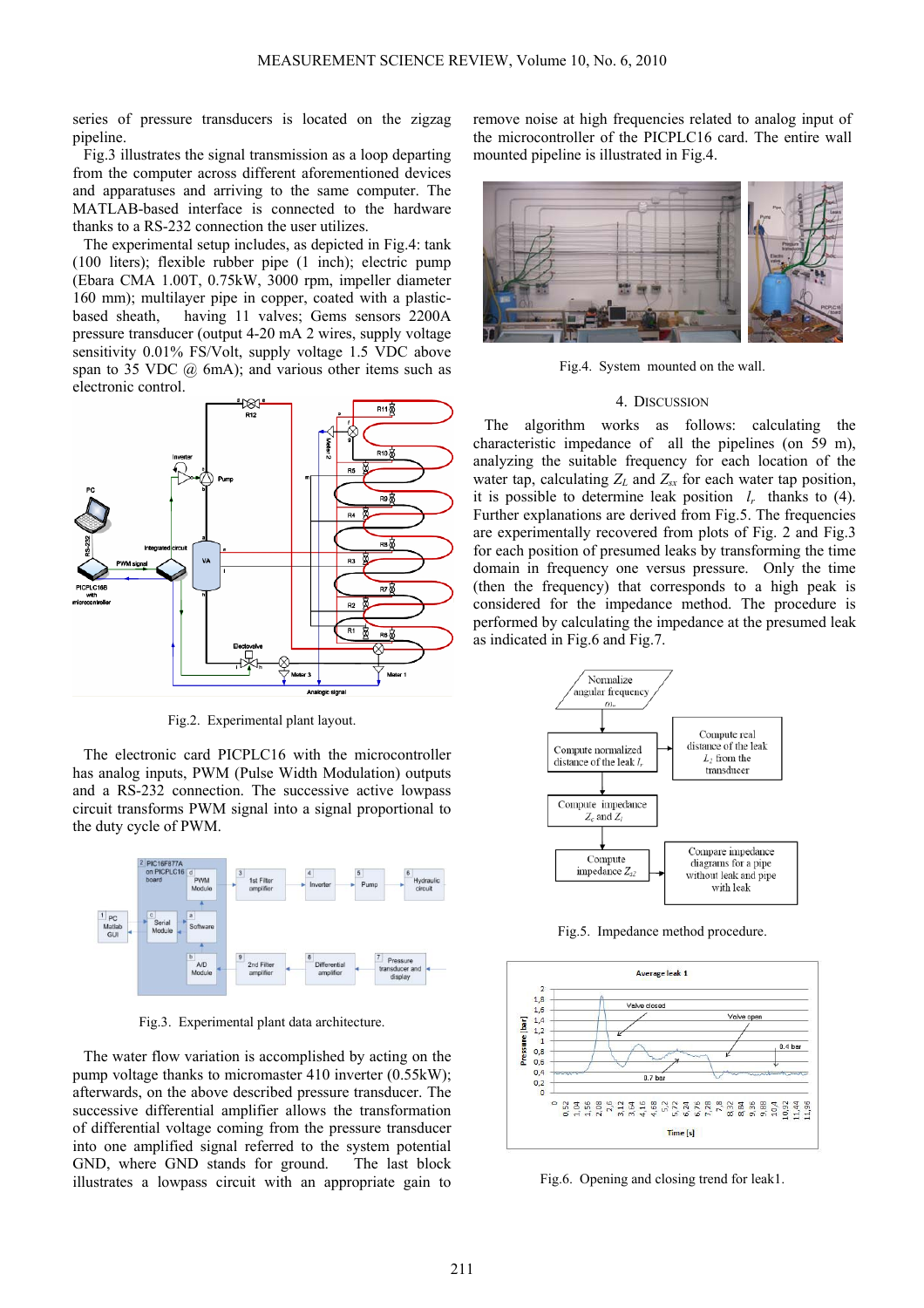

Fig.7. Opening and closing trend for leak 4.



Fig.8. Trend without leaks.



Fig.9. Time analysis for leak 1.



Fig.10. Time analysis for leak 3.



Fig.11. Time analysis for leak 6.

The results of the aforementioned algorithm are illustrated in Fig.8 - Fig.11 for each leak of the experimental pipelines. In absence of leaks, the system displays the plot of Fig.8 in accord with the relationship (7), while the other plots show the detection of leaks accordingly. Simultaneously, during the acquisition of data for the application of the impedance method, FFT and STFT algorithms were applied for a comparison, as depicted in Fig.12. Tab.1 illustrates the final results with appropriate comparisons among the different methods.



Fig.12. FFT and STFT algorithms.

Tab.1 also illustrates the difference between zigzag pipe and a straight pipe. Hence, the modified impedance method demonstrates the possibility of a good application for a